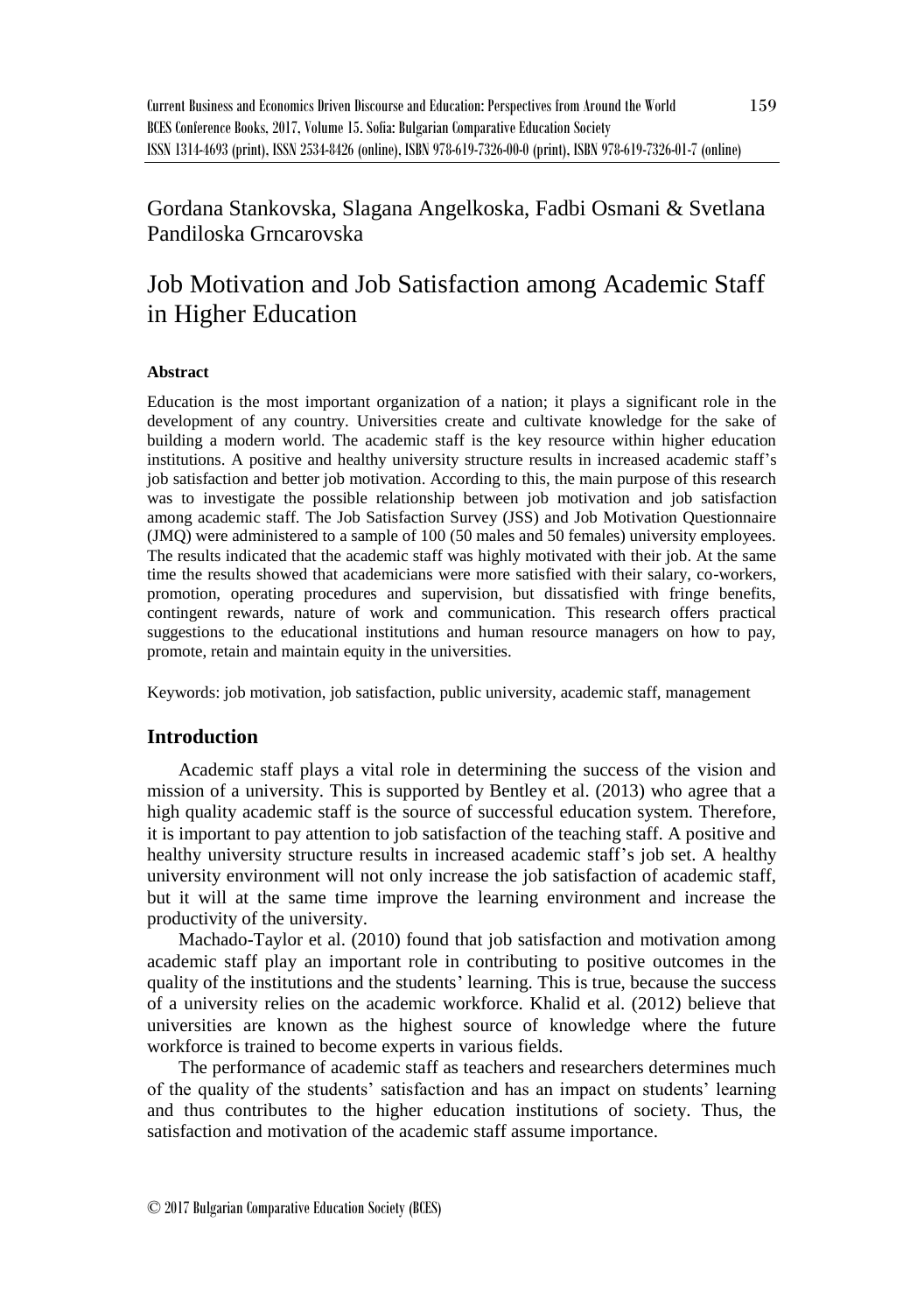#### **Definition of job satisfaction**

Job satisfaction is a complex phenomenon, because it is related to various causal factors such as personal, social, cultural, environmental and financial factors. The nature of job satisfaction is an important factor in deciding the level of job satisfaction of employees.

Job satisfaction is an individual's emotional response to his or her current job condition. It is a pleasurable emotional state, resulting from the appraisal of one's job; an effective reaction from one's jobs as an attitude towards one's job. Job satisfaction has been defined as a perceived relationship between what one wants from his/her job and what one perceives it as offering. Job satisfaction is the collection of feelings and beliefs that employees have about their jobs. In fact employee's general attitude towards his or her job could equally be regarded as job satisfaction.

Job satisfaction is multidimensional with both intrinsic and extrinsic qualities. The former include ability, achievement, advancement, compensation, co-workers, creativity, independence, moral values, social service, social status and working conditions. The latter involve authority, policies and practices, recognition, responsibility, security and variety (Wang & Lee, 2009).

The researchers have written a set of predictors for job satisfaction, which include pay, work, promotion, supervision, environment and co-workers (Sequoya, 2000). A majority of researchers' measure job satisfaction on the basis of employees or workers are: attitude to the job, relation with co-workers, supervision, company policy and support, promotion and pay (Signage & Short, 2006).

# **Role of job satisfaction among academic staff**

Universities are considered the highest source of knowledge and awareness production institutions which train the subject in different fields of life. Academic staff is comprised of staff members with the primary assignment to instruct research or participate in public server. They are key resources to the success of any educational programmers. So satisfaction among academics is essential for the success of high educational institutions. It shall be a priority for every employer to keep employees satisfied in their careers. Bentley et al. (2013) indicate that a healthy climate at university increases not only the job satisfaction among academicians, but it also increases the academicians' performance. Nordic (2009) added that a healthy atmosphere in a faculty can be affected by many factors such as healthy working conditions, relationships with colleagues, support in research and teaching, appropriate salary, promotion, opportunities, etc.

Azeri (2011) explained that job satisfaction is a condition of positive and negative feelings of academic staff toward their job and show different reactions at work environment. Also, job satisfaction has been defined as a main factor among university employees that causes various organizational behaviors and changes the staff mood at work (Eslami & Gharakhani, 2012). In fact, the job satisfaction can be a combination of facets where each of them can cause satisfaction of low or high levels. These factors included organization vision, management system, motivation, pay, benefits and co-workers' behavior. The study of Lufthansa (2005) suggests that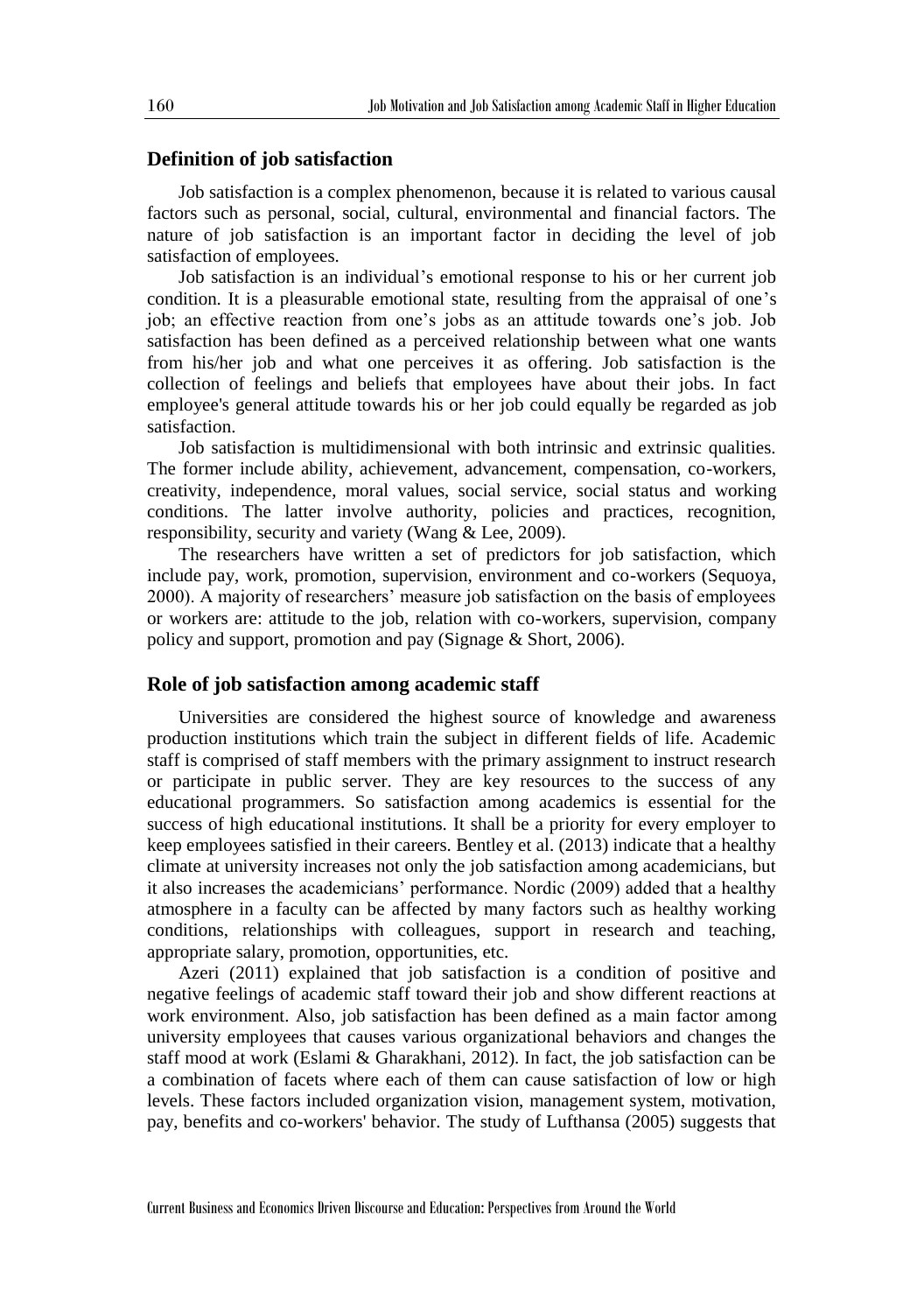pay, promotion, work, supervision and fellow workers are the main determinants of the job satisfaction.

Job satisfaction as a vital factor should be determined in each organization and the existence of this positive feeling is very different among academic staff. However, providing the real way for improving and monitoring this factor, as one of the main organizational policies, should be considered by universities.

#### **Definition of job motivation**

Motivation, a Latin word "mover" means to move. Motivation is the inner drive that pushes individuals to act or perform. Specific theories may purpose varying set of factors influencing motivation (Harder, 2008), but many researchers agree that motivation is the psychological process that leads to behavior and this process cannot be directly measured or observed (Locke & Lethem, 2004). Colquitt (2009) explained that, "motivation is critical consideration, because job performance is function of two factors: motivation and ability".

Pinter (1998) defines job motivation as the set of internal and external forces that initiate job-related behavior and determine its form, direction, intensity and duration. In other words, job motivation can be explained as the process of stimulating an individual or a group of people to activities aimed at achieving the goals of the organizations. It is an integral component of employee engagement.

#### **Role of job motivation on job satisfaction**

Tan & Wahid (2011) maintain the motivation's aim with regard to job satisfaction, which is to make framework available to understand factors that affect job satisfaction, as well as the manner in which those aspects affect individuals' quality of work life. The implied role of job satisfaction has been represented by many job motivation theories that have additionally, attempted to clarify both job satisfaction and its influence.

The level of individual's job satisfaction is affected by intrinsic and extrinsic motivating factors, the quality of supervision, social relationships within the working group, and the degree to which the individual succeeds or fails in their work (Daft, 2005). In the case with academic staff both intrinsic and extrinsic factors affect their satisfaction. Further studies suggest that teachers put more emphasis on intrinsic satisfaction (Place, 1997), but other studies suggest a mix findings of intrinsic and extrinsic satisfiers are the best predictors of teachers' job satisfaction (Herzberg, 1987; Bentley, 2013). Their intrinsic satisfaction comes from teaching activities and responsibility, while, extrinsic factors have been associated with academic staff's satisfaction, including salary, perceived support from supervisors and co-workers, and availability of university resource, among others. Researchers concluded that motivated and satisfied academicians are more likely to show up for work, have higher levels of performance and will stay with their education organization (Daft, 2005). At the same time they show better level of motivation and better work ability.

According to these findings, the main purpose of this study was to investigate the level of job motivation and job satisfaction among academic staff in the Republic of Macedonia.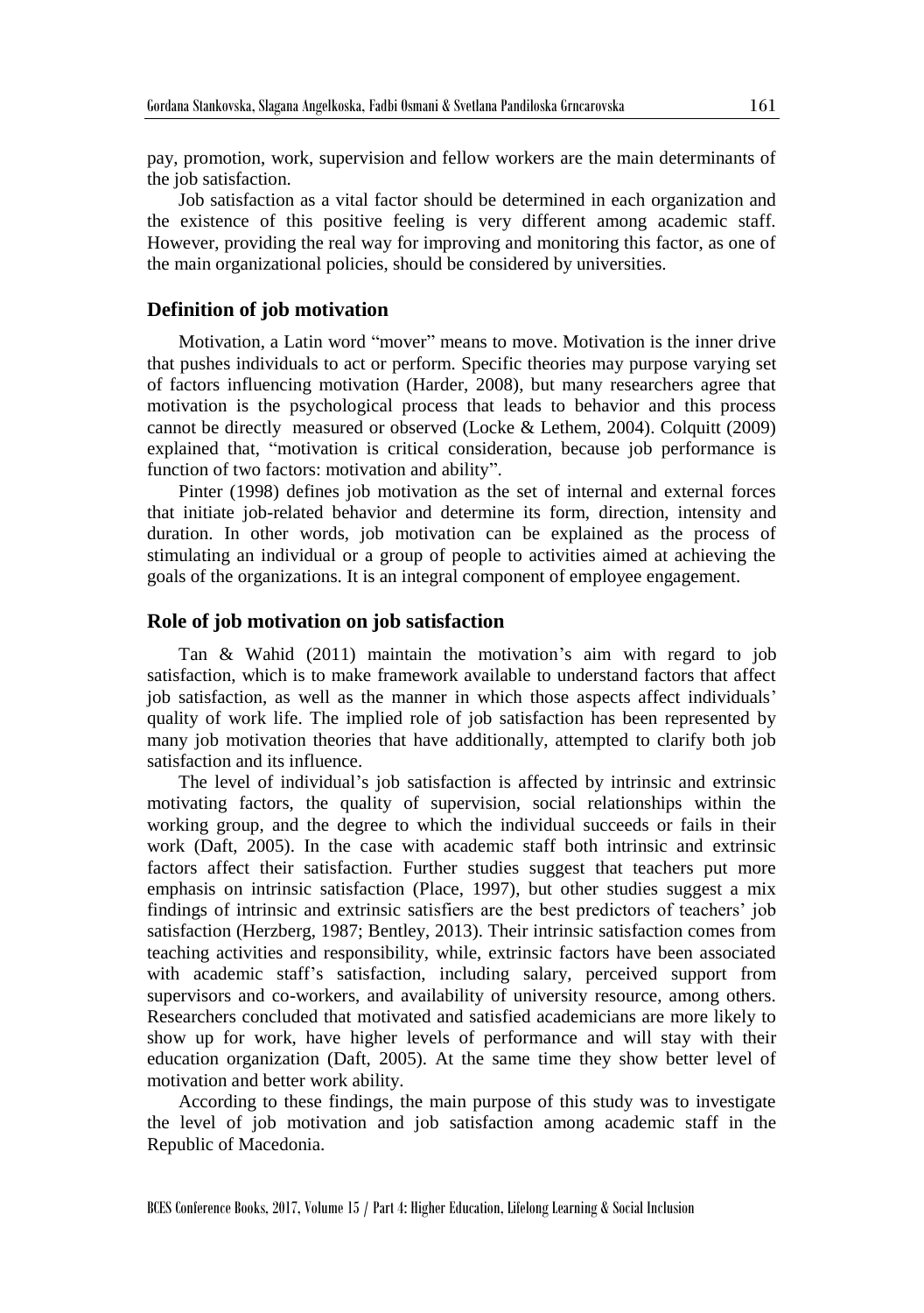# **Research methods**

To investigate the impact of motivation, pay, promotion, supervision, fringe benefits, contingent rewards, operating procedures, co-workers, nature of work and communication on job satisfaction of academicians in the Republic of Macedonia, the following research methodology was employed in this paper.

#### *Sample*

The sample for this study comprised 100 full-time academic staff including assistants, assistant professors, associate professors and full professors. All employees are aged between 28 to 60 years. The mean age of the employees was calculated as  $42.50$  (SD=7.24). Among the participants,  $50\%$  (N=50) were female and 50% (N=50) were male. The mean number of years teaching experience of participants was 8.6 years. In academic rank category 30% (N=30) were assistants, 30% ( $N=30$ ) assistant professors, 30% ( $N=30$ ) associate professors and 10% ( $N=10$ ) full professors. The data were collected from the public university in Skopje. The research was conducted from September to November 2016.

## *Questionnaire*

Job satisfaction for measuring is applied scale for job satisfaction assessment (Job Satisfaction Survey-JSS) by Paul Specter (Specter, 1985). The Job Satisfaction Survey is a 36 item, nine facet scales to assess employees' attitudes about the job and aspects of the job. The nine facets are: Pay, Promotion, Supervision, Benefits, Contingent Rewards (performance based rewards), Operating Procedures (required rules and procedures), Nature of Work, Co-workers and Communication. It is a sixpoint linker type scale (disagree very much, disagree moderately, disagree slightly, agree slightly, agree moderately, agree very much). Items are written in both directions, so about half must be reverse scored. The total score ranges from 36 to 216, with high scores indicating greater level of job satisfaction. In this study Cronbach's alpha coefficient for internal consistence was 0.86.

For the assessment of job motivation we used Job Motivation Questionnaire (JMQ) with 20 items from the scale which are linker type. The total score ranges from 20 to 100, with high scores indicating greater level of job motivation. Internal consistency of the scale expressed through Cronbach's alpha coefficient  $\alpha$ =0.76.

#### *Data procedure and data analysis*

The questionnaire sets were distributed to the participants and collected in their offices on a self-reported basis. All participants were asked to indicate their age, gender and length of work experience. They were also requested to read the directives stated on the questionnaire carefully before endorsing their response. All the responses were completely anonymous.

For hypothesis testing statistical package SPSS 20.0 for Windows package program was applied. Descriptive statistics were used to analyze the data. Pearson correlation and one way Analysis of Variance (ANOVA) were done to find the p value and statistical differences among groups. In this study, the significance levels were accepted as .01 or .05.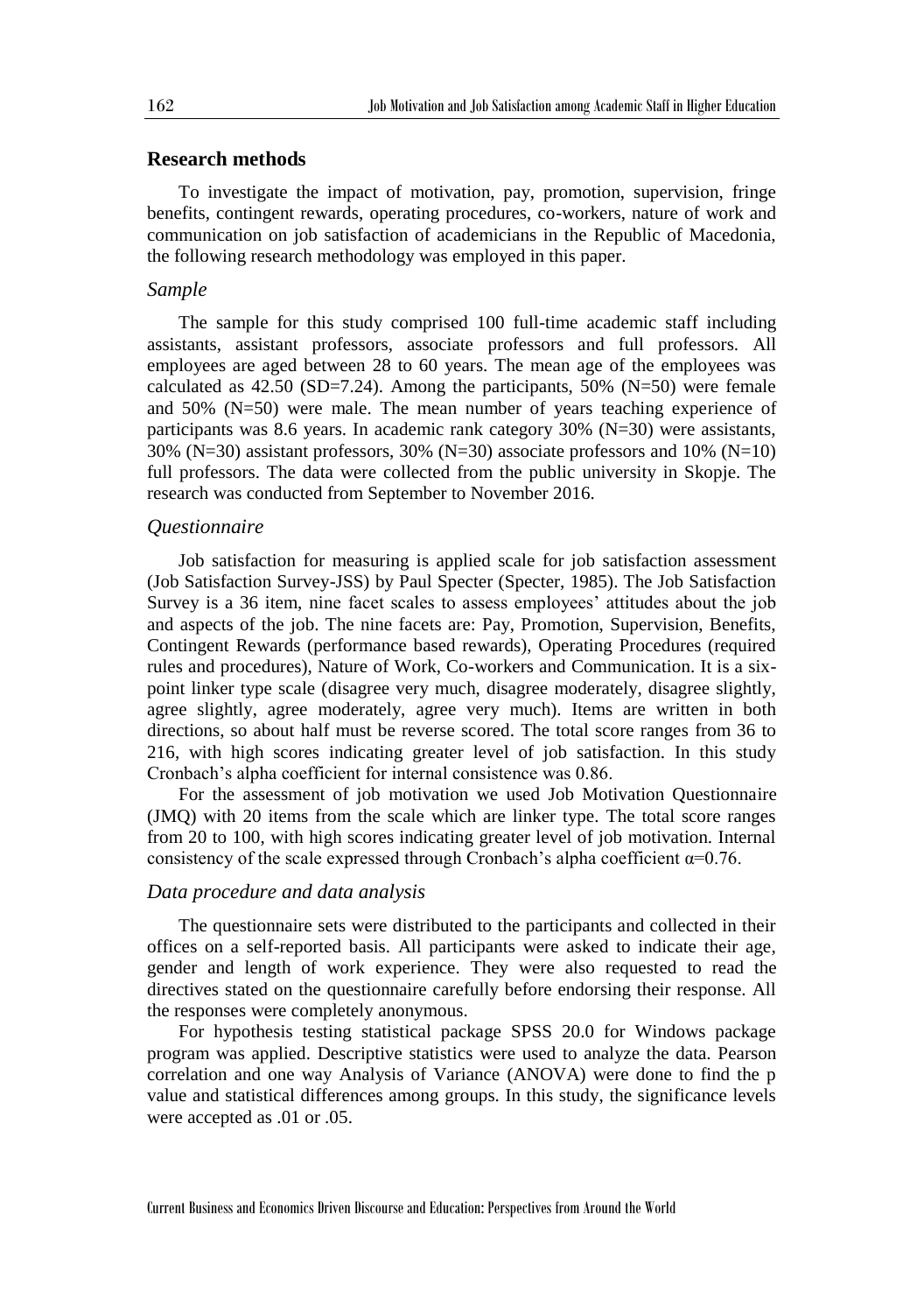## **Results**

The results indicated that the academic staff was motivated and satisfied with their professional work. In fact there was a negative relationship between job motivation and job satisfaction among assistants  $(r=.228, p>.01)$ ; but positive relationship between job motivation and job satisfaction among assistant professors  $(r=.018, p<.05)$ , associate professors  $(r=.544, p=<.01)$  and full professors  $(r=.094, p=<.01)$  $p<.05$ ).

Also in this study we investigated the level of staff satisfaction on their job. Analysis revealed the mean scores for each of the nine items/determinants of academic staff job satisfaction. On a six-point scale, the mean score for pay is 13.24(SD=0.84), promotion is 12.23(SD=0.64), supervision is 14.45(SD=0.85), benefits is  $8.45(SD=0.64)$ , contingent rewards is  $8.56(SD=0.54)$ , operating procedures is  $12.85(SD=0.81)$ , co-workers is  $14.22(SD=0.92)$ , nature of work is 10.22(SD=0.82) and communication is 8.65(SD=0.48). The results indicated that academic staff was highly satisfied on each of the five satisfaction factors-pay, promotion, operating procedures, supervision and relationship with co-workers. However, the results showed that staff was not satisfied on the remaining four job satisfaction factor-benefits, contingent rewards, nature of work and communication.

At the same time the results indicated that assistants were very satisfied with the pay (r=.459, p<.05), promotion (r=.371, p<.05) and co-workers (r=.365, p<.05); assistant professors with pay  $(r=.432, p<.01)$ , promotion  $(r=.375, p<.05)$  and supervision  $(r=.362, p<.01)$ , while associate professors and full professors with supervision ( $r=182$ ,  $r<.01$ ), operating procedures ( $r=112$ ,  $p<.05$ ) and nature of work  $(r=.423, p<.05).$ 

The results showed that there was not a significant mean difference in the levels of job motivation and job satisfaction experienced by male and female employees. We found that there was a positive correlation between pay and female employees  $(F_{44,1}=3.798, \text{sig}=0.058, \text{p}<-0.05)$ . At the same time there was positive relationship between supervision and male employees  $(F_{44, 1} = .809, sig = 0.62, p < .05)$ .

#### **Discussion**

The study investigated the level of staff motivation in an academic setting and found that staff was very well motivated, except for the assistants. Our finding is very similar with earlier findings. Akfopure et al. (2006), for example, found that employees of agribusiness were highly motivated on their jobs. The consistencies in the result suggest that staff motivation in public organizations is prioritized by the employees leading to mutual gains to both parties: job satisfaction to employees and high productivity to organization.

The results of this study indicated that job motivation has direct effect to the job satisfaction. The job motivation can affect job satisfaction of academic staff either directly or indirectly. Therefore, based on these results it can be argued that one way to improve job satisfaction is to increase the motivation at work. The study found that job motivation has positive direct effect on job satisfaction of academic staff.

From the study we could also see that pay, promotion, supervision, operating procedures and relationships with fellow workers are the main determinants of the job satisfaction. It's similar with the other research studies. For example, at the study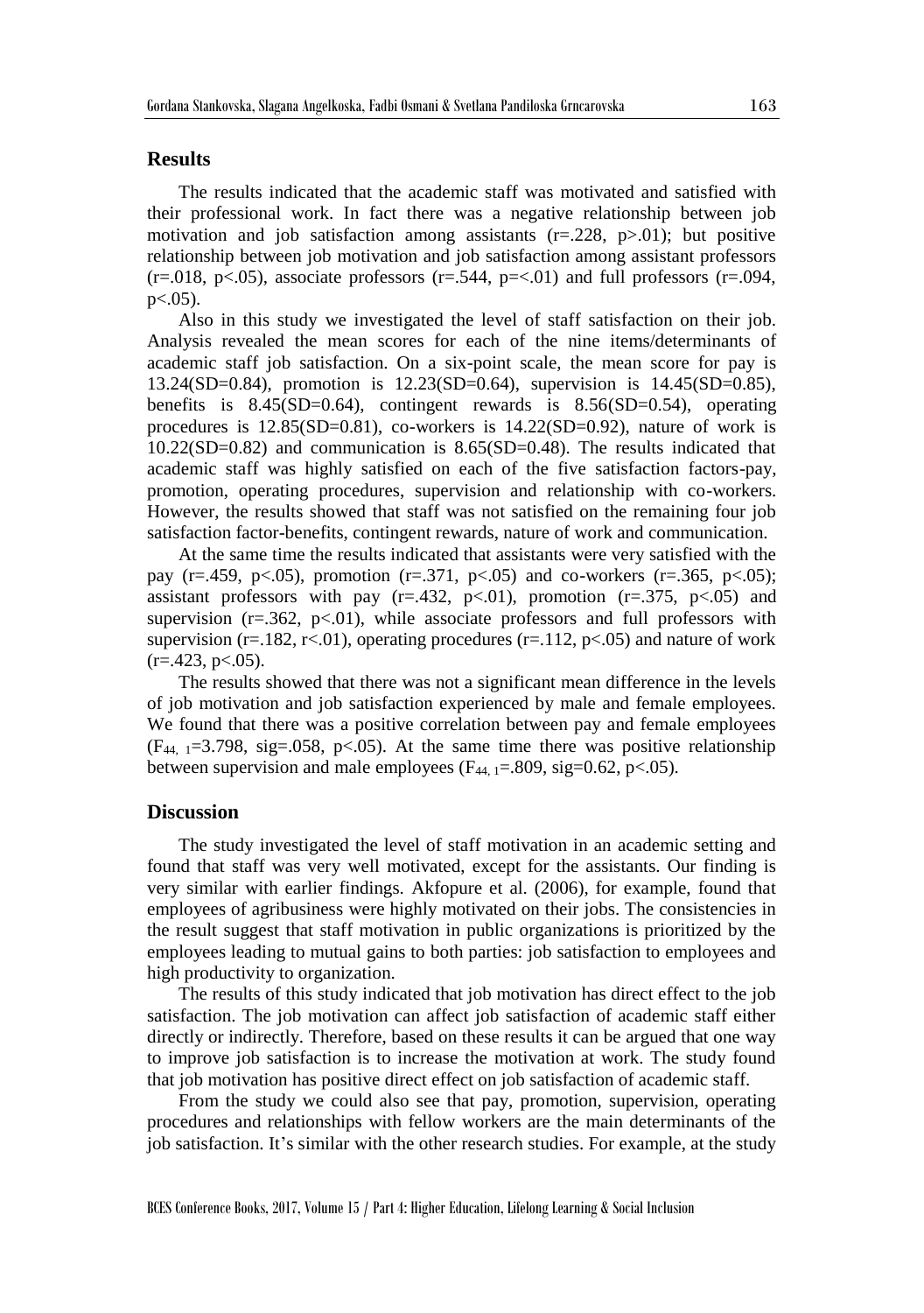by Saga, Talon & Tekogul (2011) amongst postdoctoral researchers it is found that pay and promotion associate with job satisfaction. A number of authors are in opinion that having friendly and supportive colleagues can contribute to increased job satisfaction (Embay & Bagger, 2013; Vlosky & Aguilar, 2009). Bassett (1994) maintains that supervisions bringing the humanistic part to the job contribute towards increasing the employee's level of job satisfaction.

There are different factors that influence the job satisfaction at universities and it is very noticeable that the university managers tend to control those factors. Job satisfaction is one of the main factors that relates to staff's performance and increases the level of their activities and attendance in the workplace. The existence of satisfaction among the academic staff leads to long term careers at the same university and to increased productivity in the workplace.

## **Conclusion**

Many studies tend to focus on job motivation and job satisfaction of academic staff. This is important because many human resources, both in and outside the university environment, know that when employees are happy with their life and work, they tend to be more motivated and productive (Berta, 2005).

Academic staff satisfaction is highly recognized through the performance of students at university. When an organization manages to increase employees' job satisfaction, it does not only benefit the employees, but also the organization as a whole. Job satisfaction leads to a work productive workforce and more organizational success. Those who enjoy their work are believed to have a high quality of work life, while those who are unhappy are those whose needs are otherwise not fulfilled and who are believed to have low quality of life. It is very important, because the academicians have many various responsibilities. They are expected to educate students, communicate and collaborate with them, develop their own skills and knowledge. Many times they meet problematic students of various ages or difficult. These interactions require communication, problem solving and conflict managing skills. So it is obvious that academic staff differ from typical employees in various ways.

The principle role of the universities is recognizing the needs and the desires of academic staff based on various working situations and meeting those needs according to the organization's policies. In reality, the universities should have adequate consciousness and knowledge for preparing and developing appropriate atmosphere among academic staff and realizing their tendencies and needs from workplace. All of these education organizations need to provide appropriate facilities for their staff.

The findings reported in this study make a valuable contribution to the awareness of understanding the concept of job satisfaction and the effect of the motivation on job satisfaction. However, additional research is needed for further investigation of the potential relationship and effects that these variables and other variables have on job satisfaction. That means that different cultures with their own values, religion, and socioeconomic status may have an impact on research findings. At the same time the study should be replicated using a much longer sample that would be selected more broadly from both public and private universities in the Republic of Macedonia.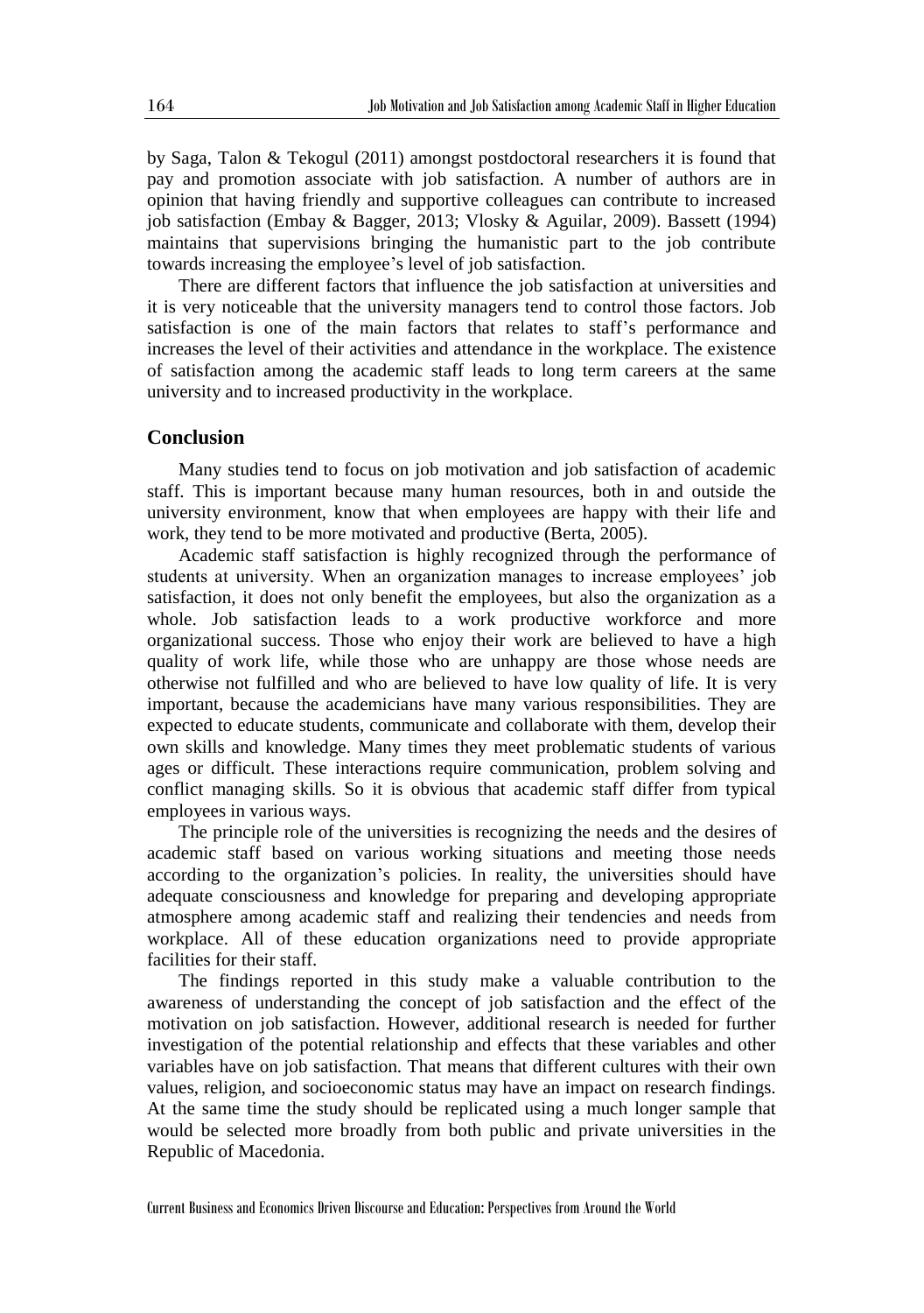## **Acknowledgements**

The authors would like to express their gratitude to all participants who took part in this study.

## **References**

- Akfopure, R. R., Haifa, O. G., Imides, O. I. & Kooky, I. E. (2006): Job satisfaction among education in colleges of education in Southern Nigeria. *Journal of Applied Sciences*, 6(5), 1094-1098.
- Azeri, B. (2011): Job satisfaction: A literature review. *Journal of Management Research and Practice*, 3(4), 77-96.
- Bassett, G. (1994): The case against job satisfaction. *Business Horizons*, 37(3), 67-69.
- Bentley, P. J., Coates, H., Dobson, I. R. & Meek, V. L. (2013): Factors associated with job satisfaction amongst Australian university academics and future workforce implications. *Job Satisfaction around the Academic World* (pp. 29-53). Netherlands: Springer.
- Berta, D. (2005): Put on a happy face: High morale can lift productivity. *Nation's Restaurant News,* 39(20), 7-11.
- Colquitt, L. P. W. (2009): *Performance Management*. London: Institute of Personal and Development.
- Daft, L. R. (2005): *The Leadership Experience* (3rd Edition). Cincinnati, OH: South-Western.
- Embay, M. & Bagger, N. (2013): The relation between emotional intelligence and job satisfaction. *Journal of Experimental Biology*, 3(1), 554-558.
- Eslami, J. & Gharakhani, D. (2012): Organizational commitment and job satisfaction. *Journal of Science and Technology*, 2(2), 85-91.
- Harder, M. (2008): *How do rewards and management styles influence the motivation to share knowledge?* Centre for Strategic Management and globalization (SMG). Working paper No. 6.
- Herzberg, F. (1987): One more time, how do you motivate employee? *Harvard Business Review*, 5, 32-41.
- Khalid, S., Shad, M. Z. & Mahmud, B. (2012): Job satisfaction among academic staff: A comparative analysis between public and private sector universities of Punjab, Pakistan. *International Journal of Business and Management*, 7(1), 126-132.
- Lacy, F. J. & Sheehan, B. A. (1997): Job satisfaction among academic staff: An international perspective. *Higher Education*, 34(3), 305-322.
- Locke, E. A. & Lethem, G. P. (2004): What should we do about motivation theory? *Academy of Management Review*, 29(3), 388-403.
- Lufthansa, F. (2005): *Organizational Behavior.* McGraw-Hills International Edition.
- Machado-Taylor, M. L., Meir Soars, V. & Gouveia, O. (2010): The role of job motivation among academic staff university. *Global Business and Economics Anthology*, 2(2), 242- 246.
- Nordic, F. (2009): Levels of job satisfaction amongst Malaysian academic staff. *Journal of Asian Social Science*, 5(5), 122-128.
- Place, A. W. (1997): Career choice of education: Holland type, diversity and self-efficacy. *Journal for a just and curing education*, 3, 203-214.
- Pinter, C. C. (1998): *Work motivation in organizational behavior*. Upper Saddle River, NJ: Prentice-Hall.

BCES Conference Books, 2017, Volume 15 / Part 4: Higher Education, Lifelong Learning & Social Inclusion